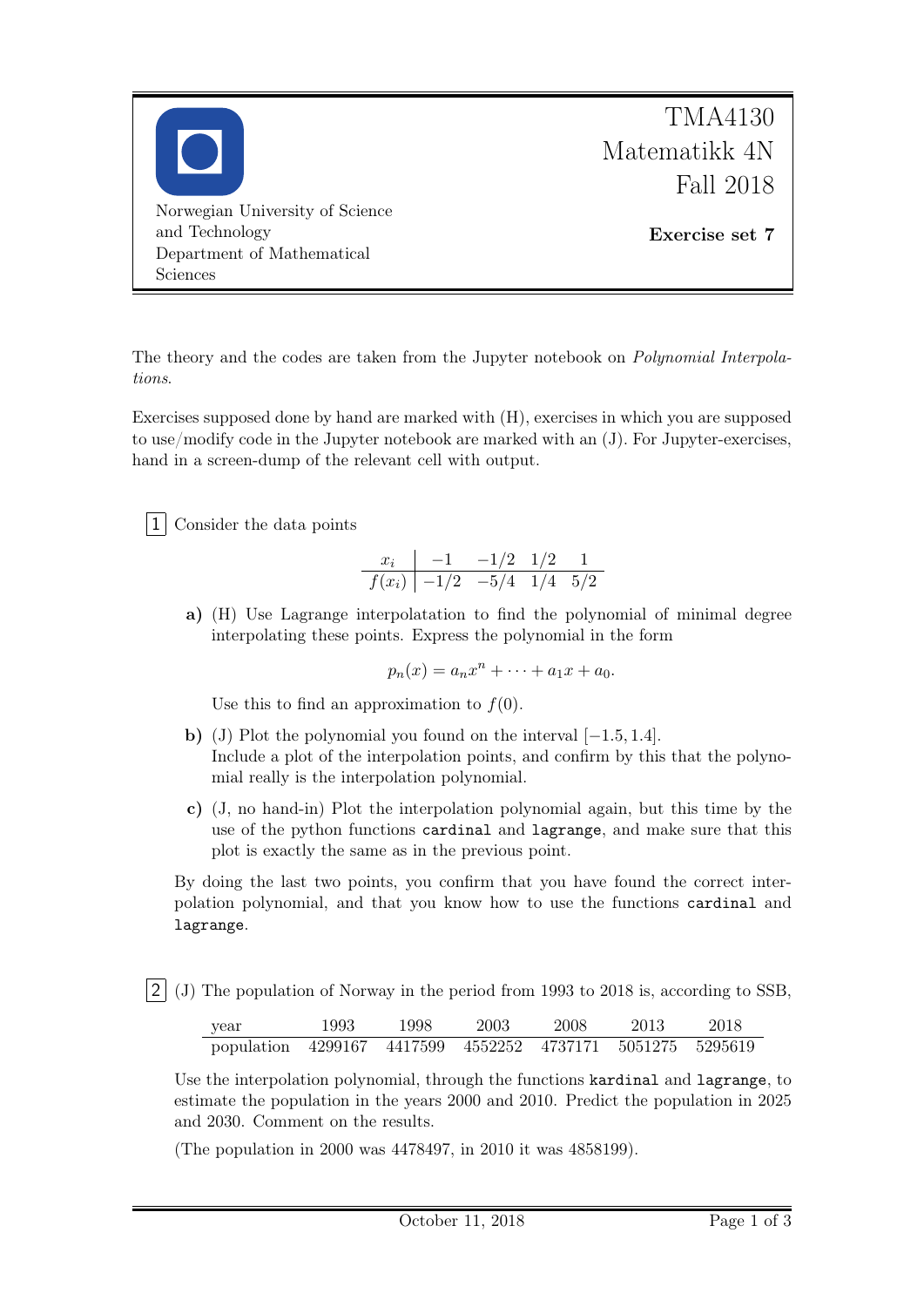3 Consider the function  $f(x) = x^2 \cos x$ .

- a) (H) Find the polynomial of degree 3 that interpolates  $f(x)$  at four
	- equally distributed nodes
	- Chebyshev points

in the interval  $[-1, 2]$ .

- b) (H) Find by hand a bound for the maximal interpolation error in that interval in these two cases.
- c) (J) Confirm your results numerically: Plot the function and the interpolation polynomial, measure the maximal interpolation error and compare it with your theoretical result.
- d) (J) Repeat the experiments numerically, with  $n + 1$  interpolation points, using  $n = 5, 10, 15, 20.$

In this case, we are only interested in the measured maximum error and the error bounds.

Hint:

$$
\frac{d^n}{dx^n}x^2\cos(x) = \begin{cases} (-1)^{n/2} \left( x^2 \cos(x) + 2nx \sin(x) - n(n-1) \cos(x) \right) & \text{for } n \text{ even,} \\ (-1)^{(n+1)/2} \left( x^2 \sin(x) - 2nx \cos(x) - n(n-1) \sin(x) \right) & \text{for } n \text{ odd.} \end{cases}
$$

4 (Optional, but relevant for the exam!)

The heat equation in 2+1 dimensions is  $u_t(x, y, t) = k(u_{xx}(x, y, t) + u_{yy}(x, y, t))$ . We consider the case  $u_t = 0$ , which yields the so-called Laplace equation

$$
u_{xx} + u_{yy} = 0.
$$

The corresponding problem consists of studying this PDE in some region R of the  $xy$ plane together with a given boundary condition on the boundary curve  $C$  of  $R$  (you should carefully study the final part of Sect. 12.6 in Kreyszig's textbook). This is a so-called boundary value problem (BVP) of which the Dirichlet, Neumann and Robin problems with their respective Dirichlet, Neumann and Robin boundary conditions are most relevant.

In this exercise we'll consider the Dirichlet problem in a circular region of radius  $r < a$  subject to the boundary condition  $u(a, \theta) = f(\theta)$ ,  $0 < \theta < 2\pi$ , where f is given for  $0 \le \theta \le 2\pi$  with  $f(0) = f(2\pi)$ . We state explicitly that the solution  $u(r, \theta)$  must be bounded for  $r \leq a$ .

a) As a first step we move from cartesian to polar coordinates. Show that the Laplace equation in polar coordinates reads

$$
u_{rr} + \frac{1}{r}u_r + \frac{1}{r^2}u_{\theta\theta} = 0
$$

for  $0 < r < a$  and  $0 < \theta < 2\pi$ . (Hint: use  $x = r \cos(\theta)$ ,  $y = r \sin(\theta)$  and the chain rule.)

b) Applying the method of separation of variables:  $u(r, \theta) = R(r) \Theta(\theta)$ , show that

$$
R''\Theta + \frac{1}{r}R'\Theta + \frac{1}{r^2}R\Theta'' = 0,
$$

and derive an ODE for  $R(r)$  and one for  $\Theta(\theta)$ .